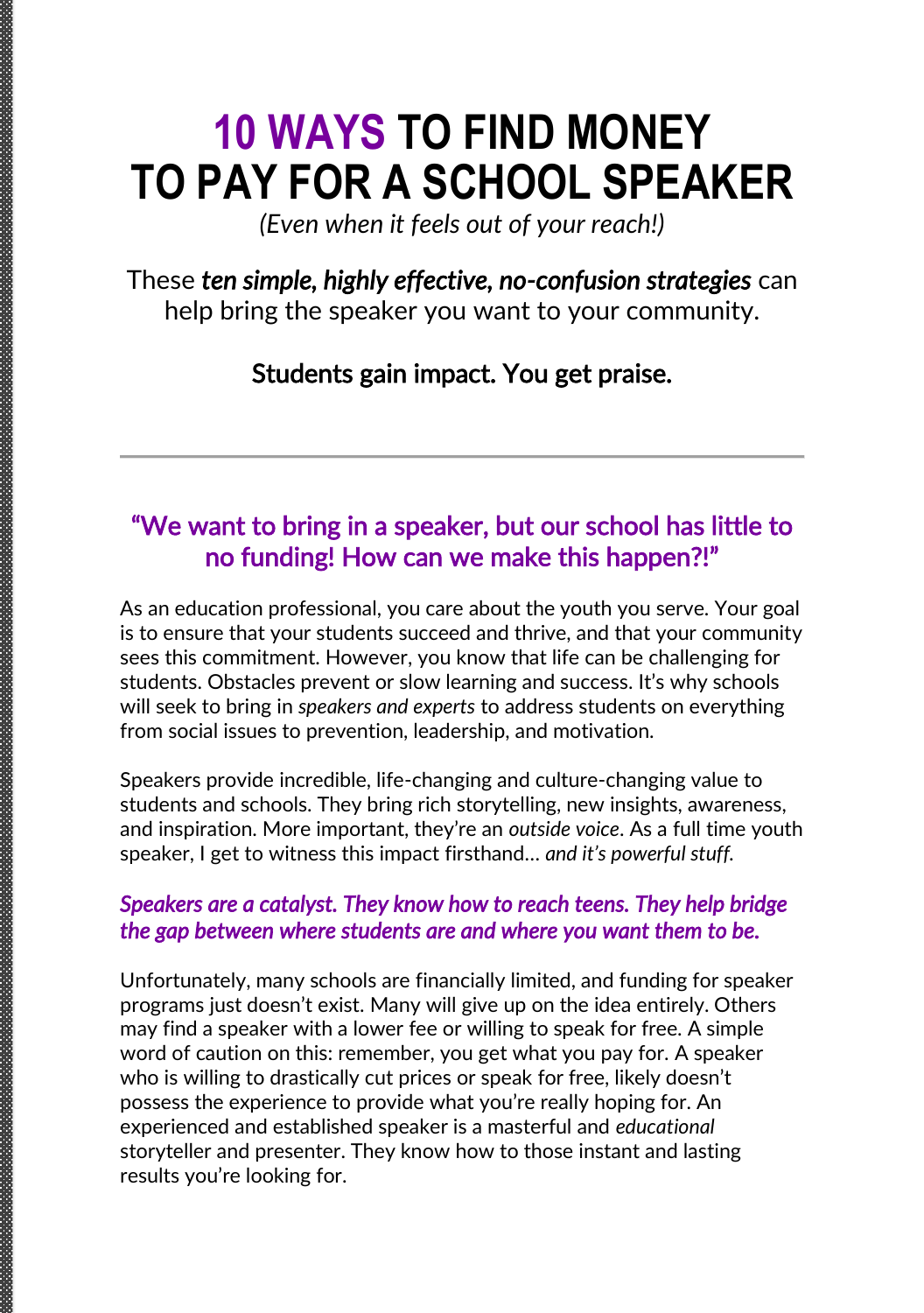# SO HOW DO YOU PAY FOR THAT AMAZING SPEAKER? Regardless of your budget, you are *not* out of luck!

I'm giving you the *inside scoop* on *10 simple, but highly effective, noconfusion strategies to find money to pay for a speaker*. Just one can be your answer! These are tested and proven ways to help you secure the funding you need to bring impact to your school and your community.

Your students deserve this opportunity, and you deserve the praise for making it all happen. Give this a read, and give 'em a go!

#### **01. Partner up with another school to reduce costs.**

Youth speakers want to *reach students*. It's why many, like myself, will offer discounted rates to impact more schools all in one trip. For example, let's say the speaker's fee is \$2,500. This might be out of your budget. However, if you find another area school to host an assembly, the speaker may offer a split rate of \$3,000 - which is just \$1,500 per school. This is both costeffective and provides larger community impact. More youth in your community are impacted and *you save*!

#### **02. Utilize staff development funds by adding an in-service training.**

Many youth speakers offer more than just assemblies. Like myself, in addition to student presentations, they may also offer professional development or in-service trainings for faculty, staff, and teachers. (Personal note: I even offer HR-specific trainings). This can often open up another, unique line of funding for schools to pull from.

#### **03. Use or find grant monies.**

Check to see if your school has any existing grants. If not, do a little web research to see what's available. You can start by contacting your State Department of Education to ask for guidance. If a speaker addresses a specific topic (e.g. I specialize in dating violence prevention), research state agencies that already oversee these issues. Look up the "Department" or "Division" of an issue, e.g. Public Safety, Alcohol/Drug Abuse, Mental Health, Community Health, etc. These divisions often know of existing grants. If your speaker is visiting during a national "day" or "awareness month," there may even be federal grant monies available.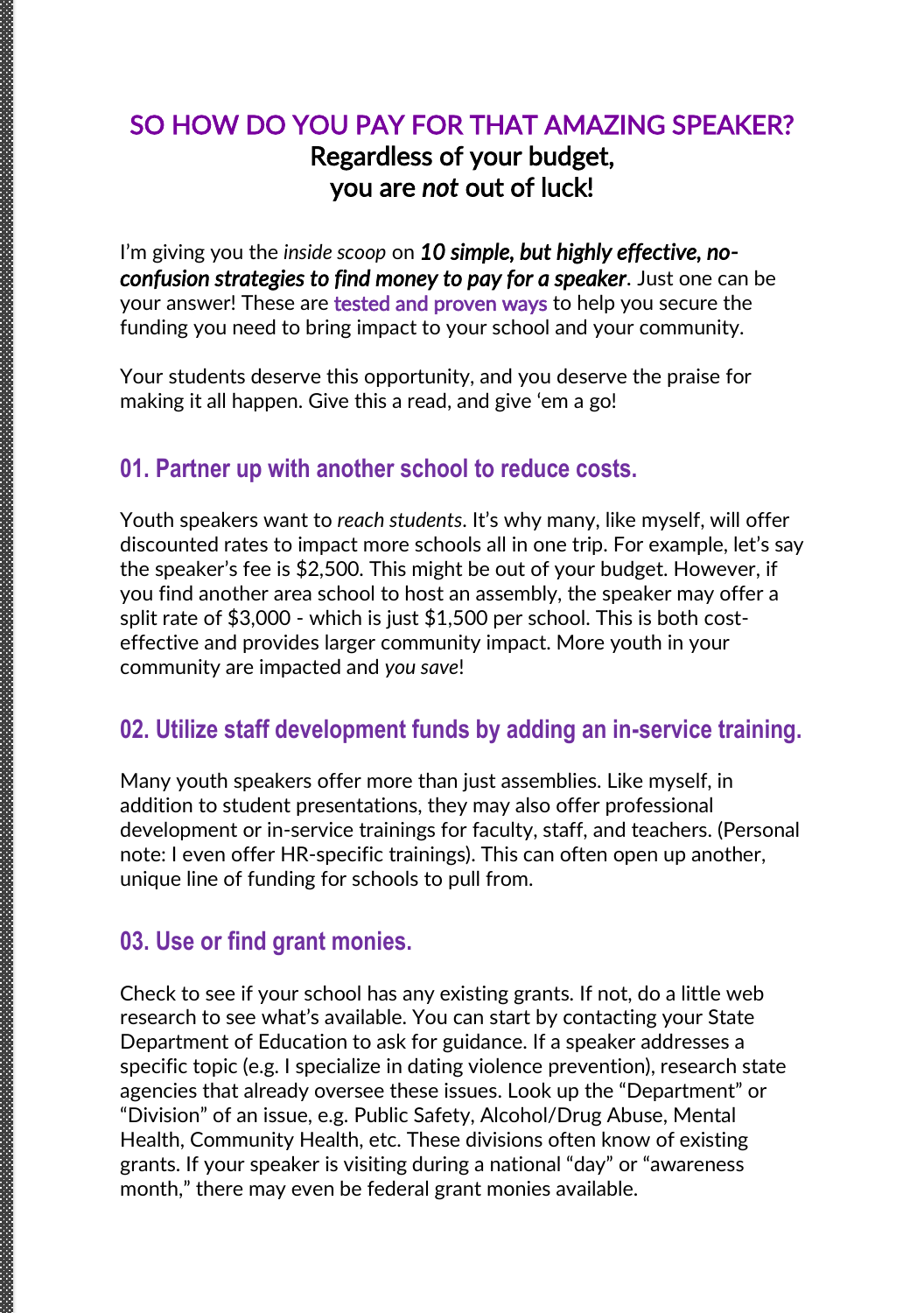#### **04. Contact your local civic and community organizations.**

Often, there are organizations right in your community that 1) have community funding, and 2) want to support and sponsor programs for area *youth*. Contact organizations such as the Rotary Club, Lions Club, Elks Club, Kiwanis Club, Chamber of Commerce, or any other potentially similar groups. As an added bonus, many also have service/volunteer requirements. They may wish to actively participate in organizing the speaker's event, or incorporate added activities and resources.

#### **5. Get help from school-based organizations and parent groups.**

Reach out to the local PTO, PTA, and Booster Clubs for both your school and other area schools. (Remember #1 – Partner up with other schools for discounted fees!) They may have existing funding, or even be willing to host a fundraiser to help raise money to pay for your speaker event.

#### **6. Reach out to the business and banking community.**

Many businesses love the chance to give. In fact, many corporations have charitable giving built into their company values. Ask a business in your community if they would be interested in sponsoring the speaker's visit to the school. For banks, nearly all of them have a charitable giving fund. Applying for monies is typically as easy as an online application. Visit the websites of your local banks and apply. (If it's a hyper-local bank, often the response is *fast*. You may even know someone on the review committee).

#### **7. Contact groups already invested in "prevention."**

I previously worked for my state attorney (District Attorney or Attorney General depending on state), and we always had community funding for youth violence prevention programs. Visit your state prosecutor's website to check for online applications, or simply call the main office and ask. You should also reach out to your local police department as another potential funding source, or search for local prevention task forces. Many youth speakers speak on *prevention*. For example, my programs help prevent teen dating violence. Others specialize in substance abuse prevention, suicide prevention, etc. Think of *who* would want to reduce these issues, or identify groups already working on these issues in your community.